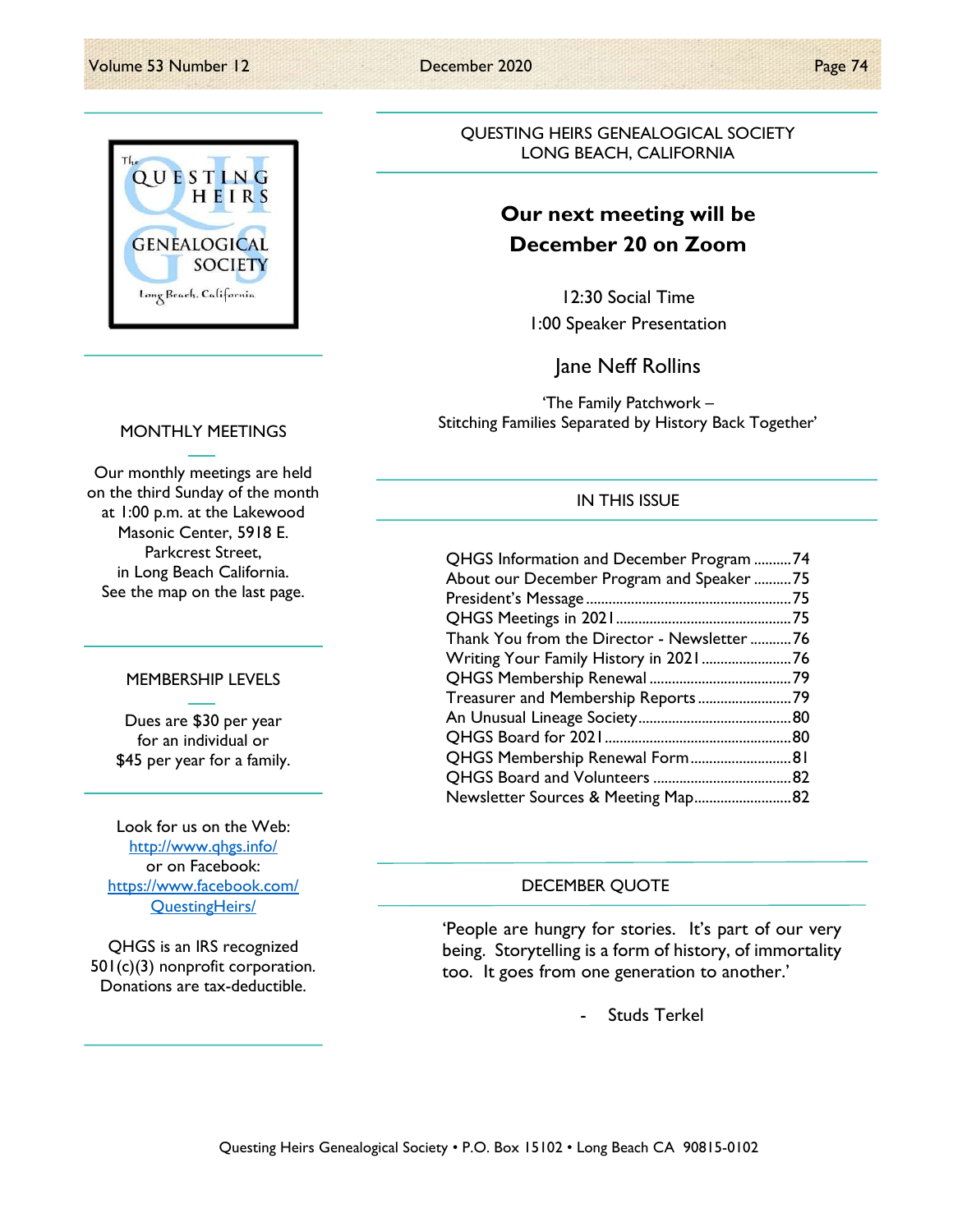# • Our December Speaker – Jane Neff Rollins •

Jane Neff Rollins is a professional genealogist at Sherlock Combs Genealogy who works primarily with clients whose ancestors came from the Russian Empire. Jane began researching when genealogists had to scroll microfilm at the Family History Library. The first time she saw her great-grandfather on the 1900 census, she cried. Since then, she has researched in Chicago, New York, Los Angeles, Salt Lake City, Washington DC, and Jerusalem. She has spoken at IAJGS, NGS, Genealogy Jamboree, and other venues. Her writing has appeared in NGS Magazine, Legacies, and Crossroads. She is the recipient of the FGS 2020 FORUM Writers Award.



# The Family Patchwork – Stitching Families Separated by History Back Together

One of the most enriching aspects of genealogy research is the opportunity to reconnect with family members that have long been separated, whether through world events or through family estrangement. How can the genealogist find those long-lost cousins and start to stitch the family back together? Attend this presentation to find out traditional and high-tech ways to find living relatives.

# • QHGS President's Message •

Great news! We finally have a newsletter editor! Thank you, Cheryl Simmons for taking on this job. A huge thank you to Janice Miller for her fantastic newsletters over the last couple years and for being a vital member at our board meetings.

This year brought challenges that affected our genealogy meetings. After a few months of not knowing what to do, we joined the Zoom community so we could continue our meetings with speakers. It isn't the same as being together and I believe we will have to meet this way at least thru part of 2021.

This year with no holiday potluck or genealogy bingo to play, we will meet on Zoom for a presentation by Jane Neff Rollins.

I wish everyone a happy holiday season. Please stay safe!

If you have any questions, concerns, ideas or suggestions, please let me know. You can find my contact information in the member directory or contact me at: questingheirs@gmail.com

Christina "Tina" McKillip

| January 17, 2021  | May 16, 2021    | September 19, 2021 |
|-------------------|-----------------|--------------------|
| February 21, 2021 | June 20, 2021   | October 17, 2021   |
| March 21, 2021    | July 18, 2021   | November 21, 2021  |
| April 18, 2021    | August 15, 2021 | December 17, 2021  |

# • QHGS Meetings in 2021 •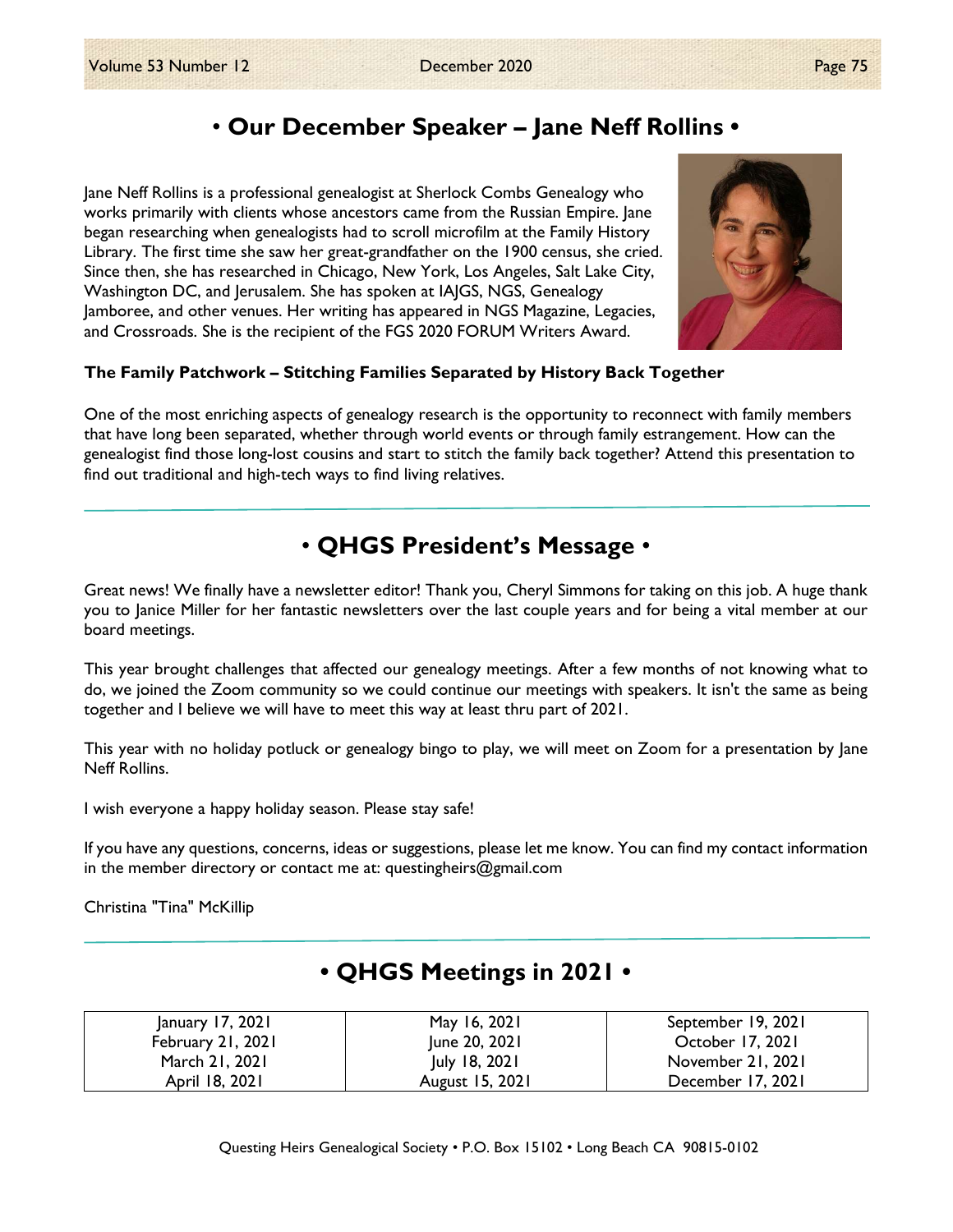# • Thank You from the Director - Newsletter •

This will be my last QHGS newsletter and I wanted to take a moment to thank you all for your support. Many of you sent emails or came up to me in meetings to thank me for a particular article or the newsletter in general. Those words meant the world to me and encouraged me to research new articles for each edition. I hope you enjoyed reading it and maybe learned something new to further your research along the way.

I have enjoyed my three-year tenure and learned many things during those years. I'm looking forward to spending my free time next year taking online genealogy classes, watching webinars and of course, working on my own family tree. I look forward to a day soon, that we can all meet face to face in the same physical space again.

#### Janice Miller

# • Writing Your Family History in 2021 •

An article by Janice Miller

We all have family trees and spend free time researching our ancestors. That research and those family trees have been saved to computer programs that also generate custom reports. But these facts and can appear quite flat when you read through them. I'd like to encourage you to make 2021 the year you begin to write at least one story from your family's history. It will be a blessing to you and members of your family to read a beautiful story you have written based on facts from your research over the years.

As I have started to write, I have a new appreciation for all that my ancestors endured and what life was like in their generation. There is a new understanding how each choice they made shaped my own destiny. Writing a story about them is a gift I can leave to my family.

Family histories are not written overnight. Take time in your writing and think about setting up a schedule and not a deadline. Don't stress about completing your story. It is a big project and you might want to break it up into smaller pieces. Creating a small, finished history is better than a huge project that only lives in your imaginings.

Before you start, quickly look through a few family histories online. Get a feel for what you like and what you don't like. You can then make a list and write up a quick outline of what you might cover in your story.

### TYPES OF FAMILY HISTORIES

There are many types of family histories. I've done the following over the last ten years for family members.

- $\checkmark$  Recipes from family and ancestors collected in a printed book
- $\checkmark$  Scrapbook of ancestor photos and other illustrations with a relationship chart for each ancestor
- $\checkmark$  Narrative family history with illustrations, facts and stories

There are many ways to honor your family. Other family histories could include a collection of genealogy reports, newspapers articles, time capsules, collections of documents or ephemera, recollections of your childhood and simple photo albums. Ask yourself what works for you and how much time you have for this project.

### WHO DO I START WITH?

This is the million-dollar question. If you were to ask 50 friends, you'd probably get 50 different answers. You could start with a favorite ancestor that you knew well or who had an interesting life. Others might suggest that you pick one ancestor and document all of that person's ancestors. You could pick a couple and identify all of their descendants, telling a few stories about the family's growth and migration. Perhaps you could retell your parent's story for your children. Whew! That sounds like you won't be able to leave the house for a full year (like most of 2020).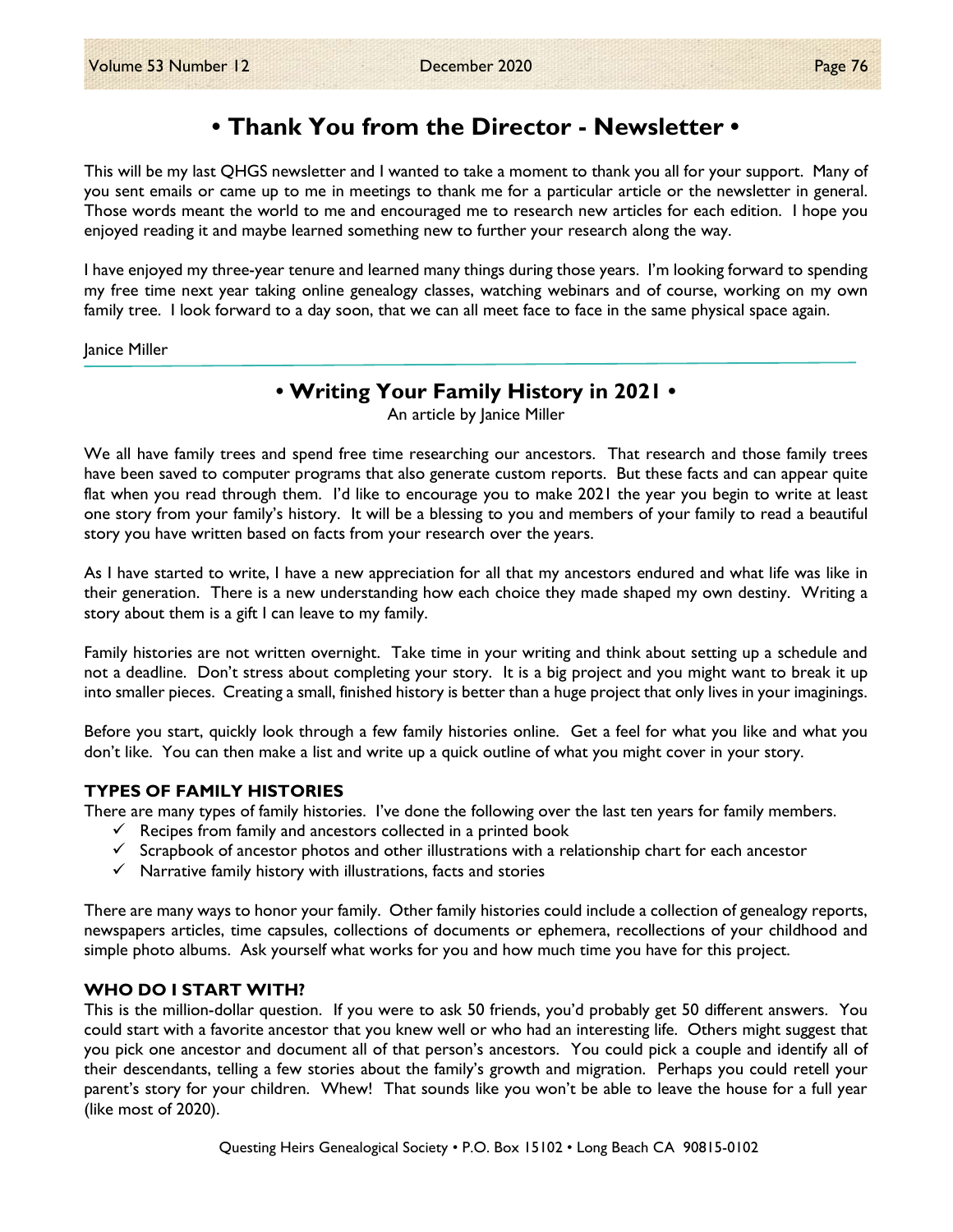Be thorough in your story telling but do not include everything you know about each individual. Readers of our stories not need to hear all the little details we've all dug up late at night doing research while others slept.

### YOU'LL NEED A PLAN

First decide who your audience will be. It might be family or a professional genealogy organization. This early decision will determine many factors as you go along. Create an outline or timeline of the events you will cover. Arrange it so that it makes sense to you and flows from one section to the next. It will be easier to read if you are consistent in your writing and formatting style. Your outline will probably change throughout the project as you remember additional details.

### THE STORY

How many times have you heard that a good story has a beginning, a middle and an end? Your family history will be well documented with details like names, dates and locations. You can tell the story of your ancestor's lives using these facts and adding in the background information you have collected. Your story will immerse the reader in the lives of their ancestors, feeling more connected to family and the past.

You could start at the beginning of the principal's life like 'HB was born on a farm in Texas in 1877'. Or do you start in the middle of his life with a story that grabs the reader's attention. If you start in the middle, you can always flash back to the beginning of his life.

Here are some alternative starts to this story.

- $\checkmark$  I grew up hearing that my 2X great grandfather and 3X Great grandfather married each other's daughters. How was this possible? It really didn't surprise us, as this was the scandalous branch of our family tree. But the facts told the real story. Both men had first wives who died early and lived on neighboring farms. My 2X great grandfather married the neighbor's daughter by his first wife, while my 3X great grandfather father married my 2X GG's sister. Think about the family relationships that just got a little more complicated.
- $\checkmark$  HB was a man of many talents. Before he was twenty, he found himself serving time in prison for forgery at the same time that his younger brother was in the same prison for stealing a horse. After this misstep, he went on to have successful occupations as mayor, grocery store owner, logger and farmer.
- $\checkmark$  HB deserted his first wife after 22 years of marriage. He married for a second time two years later, just months before their first child was born. He was 53 and his new bride was only 19. HB and BB were happily married until his death 37 years later. By 1947 he had nine children ranging in age from one to forty years of age. HB's first wife went on to marry five more times.

## TIME TO GATHER

It is time to gather photographs and documents that will add to the story. Search for family portraits, photographs of events, announcements of weddings, pictures of churches and schools attended, and the family home.

Create an image of what their life was at the time. Images and documents add depth to a story in a way that cold facts cannot. I've included a list of documents set aside for the ancestor story I plan to write in January. You won't be able to include everything you've gathered, so try to narrow it down to the most interesting stories, important events and photos during their life. Check out these suggestions.

- $\checkmark$  Photos: homes, families, gravestones, vintage postcards
- $\checkmark$  Maps: street level maps, migration, boundary
- $\checkmark$  Legal documents: wills & probate records, orphan court records, lawsuits, prison records
- $\checkmark$  Official records: census data, immigration records, birth, death, marriage, military & draft records



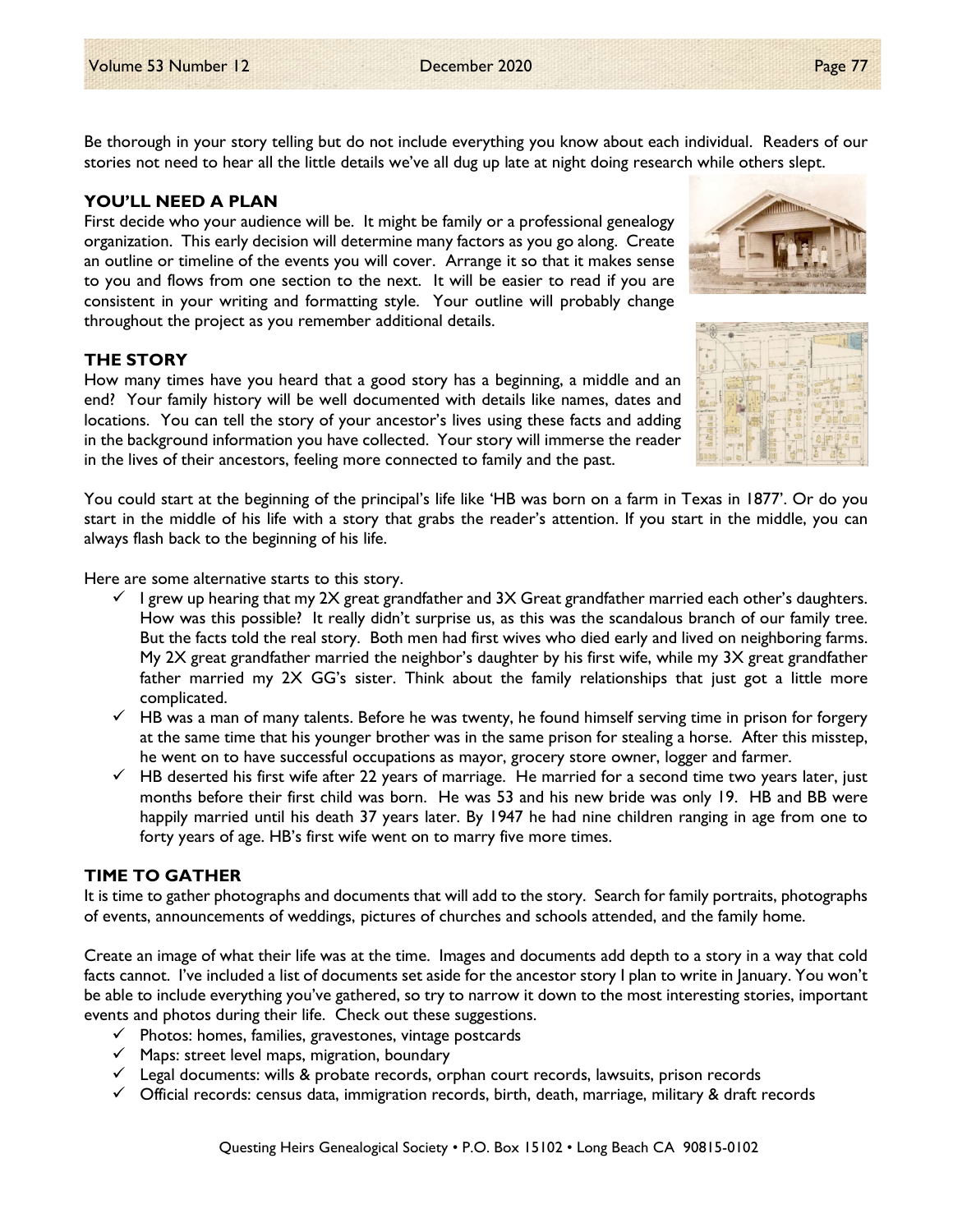- $\checkmark$  Family history: oral interviews with family members, county histories, letters, recipes
- $\checkmark$  Genealogy reports: pedigree chart, descendant report, family group sheet, Ahnentafel, timeline report
- $\checkmark$  Special events: certificates, awards, graduations (and schools attended)
- $\checkmark$  Newspaper articles: marriage, death, travel, divorce, lawsuit, jobs held

Consult your supporting documents as you write. Don't rely solely on your memory. Obituaries can be particularly useful for family relationships. I had a great grandmother who saved all the obituaries of her family and friends for future generations. She first cut them out of the newspaper and then pasted them or the funeral programs into a book. The book was a copy of the White House Cookbook that was originally sold in the Sears Roebuck catalog in the 1890s. This book has been passed down several generations in our family.

### BACKGROUND AND HISTORY

As with any good story, background information is vital to describing the relevant details of your narrative and adds interest. What background information might relate to the facts that you include? Wouldn't it be wonderful to have your reader feel like he was an actual witness to your family's life?

There are many town histories on the Internet that can be accessed for free. You'll notice that they include events that influenced their community and citizens. Natural disasters, political events, photos, and a history of the town, county and state can be included. Here are only a few suggestions about background to include.

- $\checkmark$  Write about the places your family lived from and describe the times in which they lived.
- $\checkmark$  Create a map showing how their migration from one area to the next and perhaps the reasons for it.
- $\checkmark$  Describe the various occupations your ancestor had. Do you know why they changed over time?
- $\checkmark$  Include photographs or illustrations that enhance the events you include in your story.
- $\checkmark$  Disasters that affected them, their property or livelihood over time.
- $\checkmark$  Hardships, tragedies or positive events over their lifetime.
- $\checkmark$  Challenges and the choices they made over time and possible reasons.
- $\checkmark$  If they immigrated to the United States, did they speak English?
- $\checkmark$  Were there harsh conditions? Did they have to build their own roads, home or clear the land?
- $\checkmark$  What was a typical day in their lifetime?
- $\checkmark$  Were they well off financially or did they struggle?

### WRITE, WRITE, WRITE - EDIT, EDIT, EDIT

When our children first started bringing assignments home from school, I recall my dear husband telling to them 'write, write, write - edit, edit, edit'. Remember this as you write your family's story. Let your ideas flow. Get those thoughts and stories down in writing and save editing until you have it all committed to paper. It is okay to get the punctuation wrong or put things out of order in your first draft.

Writing is not always easy. Give yourself breaks as you write. Breaks can be an hour between sessions or even days or weeks. Do what works best for you. The time you spend committing these stories to paper preserves them for generations after you. No matter how much you write, you'll be further ahead than if you had never started.

### ORGANIZING

Once you have decided who will read your family history, decisions about the formality of the layout might become clearer. The length will also determine how detailed you will be. Some things you might include in your history are shown below. But this is your project, so you should decide what you include.

- $\checkmark$  Cover, title page, preface
- $\checkmark$  Header, footer, page numbers
- $\checkmark$  Index of names
- $\checkmark$  List of illustrations
- $\checkmark$  Maps
- $\checkmark$  Narrative (story)
- $\checkmark$  Source citations
- $\checkmark$  Table of contents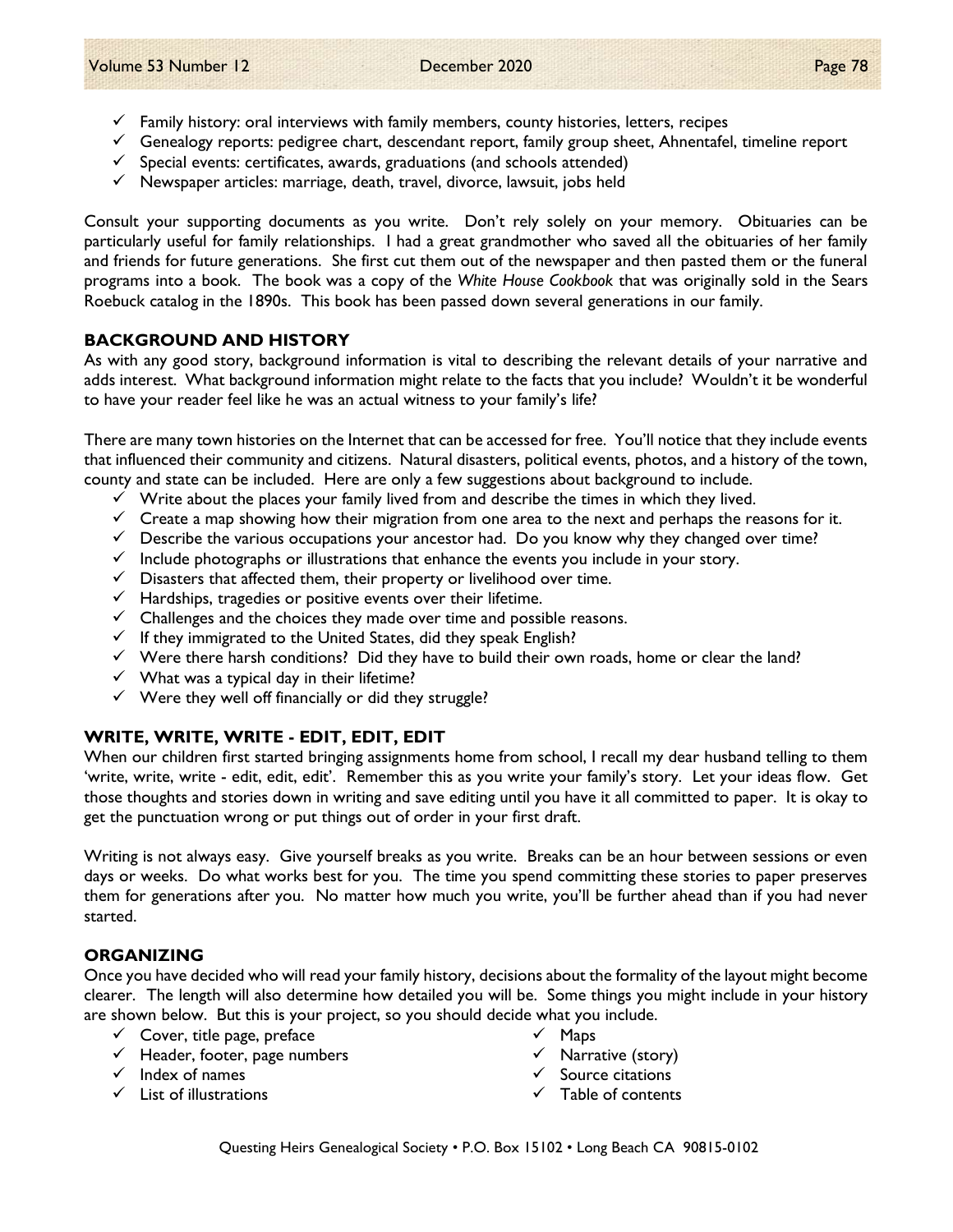### A FEW CONSIDERATIONS

Be honest in your storytelling. I'm reminded of a family story told by my grandmother that her father was mentored by a Texas Ranger after he and his siblings were left as orphans. My great Aunt delighted in telling all that he was instead a guest of Huntsville Prison for stealing to help feed his family. You can use your research skills to back up one story or another when oral interviews conflict.

Be mindful of writing something that while truthful, may hurt a family member who is still living or their memory. Is it necessary to include in your story? If you include DNA information, realize that it may expose secrets that were not known before.

Enjoy telling your family's story. Try to leave judgments out as you write. Some might be scandalized by what they read, but most will be intrigued and impressed by what you have written.

### FREE WORKSHEET

If you need help getting started on this project, download the free 'Organize Your Family History Writing Project' worksheet from Family Tree Magazine at https://www.familytreemagazine.com/freebie/free-organize-familyhistory-writing-project-worksheet/ There are sections for project summary, audience, stories to include, visuals and format.

## A FINAL WORD

The stories that you commit to paper might be even more important that researching one more branch of the family tree. The reality of life is that children in this generation or the next, will not hear the stories of our ancestors unless we put them to paper to ensure that they live on. I will leave you with a quote from John Bond, the author of The Story of You: A Guide for Writing Your Personal Stories and Family History. 'You are doing a service by leaving a legacy, no matter how small or large.'

# • It is time to renew your QHGS membership •

The Questing Heirs Genealogical Society membership year runs from January 1st through December 31th. Your dues help fund speakers and other activities throughout the year. Please complete the form on page 81 when you have a moment. Because we are not meeting in person right now, please mail the completed membership renewal form and your check to our post office box at: Questing Heirs Genealogical Society, PO Box 15102, Long Beach, CA 90815-0102

> **Treasurer Report** by Bob Prager (July-September 2020) Income: \$0.00 Expenses: \$154.05 F&M checking balance: \$3,650.08 Fidelity balance: \$21,489.70

**Membership Report** by Cynthia Day Elliott There were 31 participants at the November Zoom meeting.



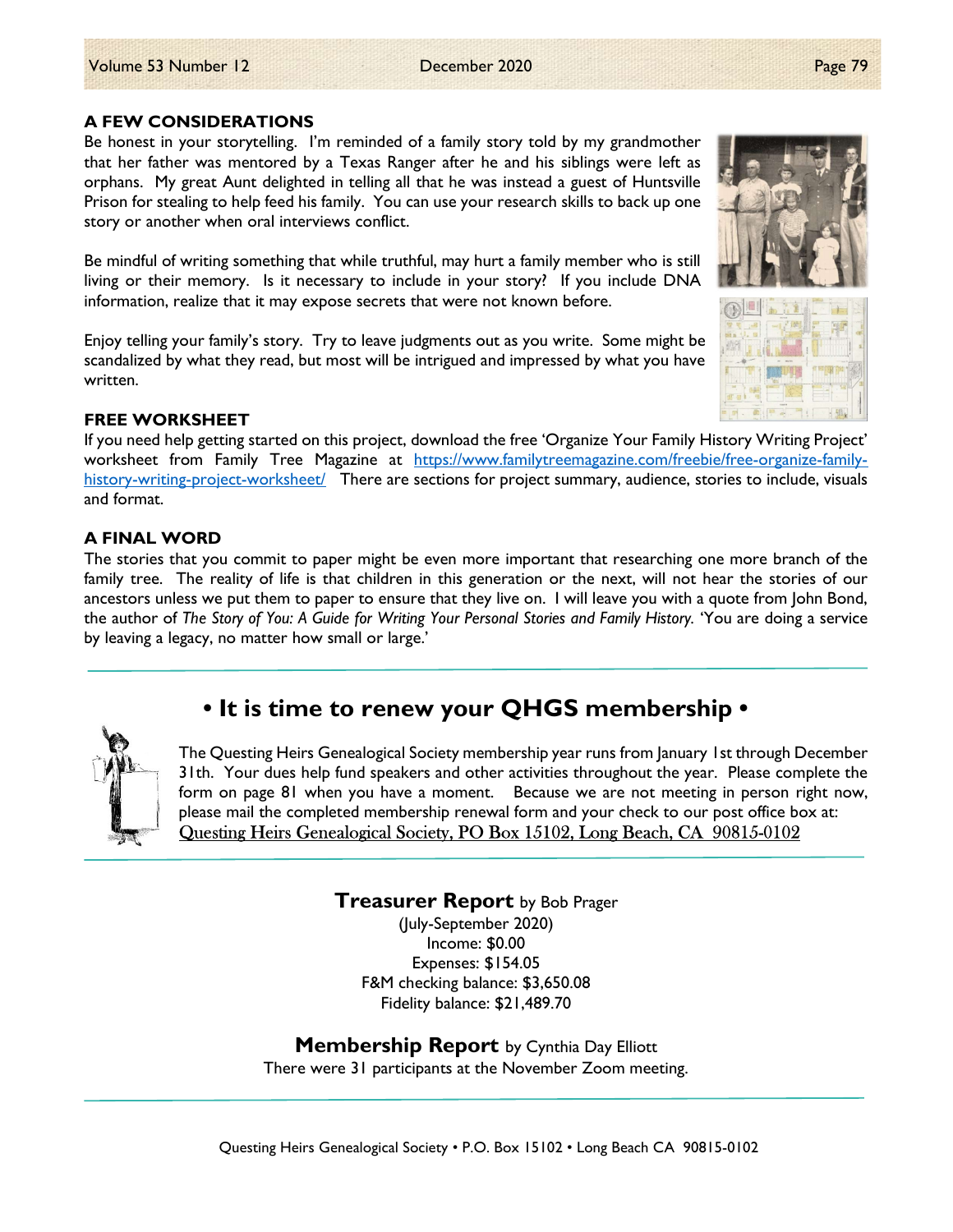# • An Unusual Lineage Society •

An article by QHGS Member Bob Prager

We've all heard of the DAR or the General Society of Mayflower Descendants, but during my genealogical research, I've come across one of the more unusual such societies – the Flagon and Trencher Society.

This group is open to those persons (male or female) who can prove direct descent from someone who conducted a tavern, inn, ordinary, or other type of hostelry prior to 4 July 1776 (within any of the American Colonies that existed at that time). The Society (flagonandtrencher.org) was founded as a result of a parenthetical remark in a speech at the National Genealogical Society in 1962 that there seemed to be lineage societies for all kinds of ancestors except tavern-keepers. When someone in the audience responded "Let's found one", they did, with their goal at the time being "an annual dinner at an old inn, with colonial menu (solid and liquid) spiced with learned and witty addresses on suitable topics."

They maintain an extensive list on their website of known qualifying tavernkeepers, and if you can prove descent from one of these individuals (or provide information proving another ancestor should have been listed), you qualify for membership!

# • Questing Heirs Genealogical Society Board for 2021 •

According to the QHGS Bylaws (Article VII, Section 1), 'The Officers of the Society shall be a President, First Vice President, Second Vice President, Secretary, Treasurer, Past President, and three (3) Directors', Article V, Section 1 states that 'The members shall meet annually on the third  $(3<sup>rd</sup>)$  Sunday of November for the purpose of electing Officers and transacting other business as may come before the meeting'.

The following slate of officers and were presented to QHGS members present and they were elected unanimously at the November 15, 2020 meeting.

### QHGS Volunteer Positions

|                                                 | Digital Archive Project Barbara Cooper and Cynthia Day-Elliott |
|-------------------------------------------------|----------------------------------------------------------------|
|                                                 |                                                                |
|                                                 |                                                                |
| Social Media/Facebook Coordinator. Laurie Angel |                                                                |
|                                                 |                                                                |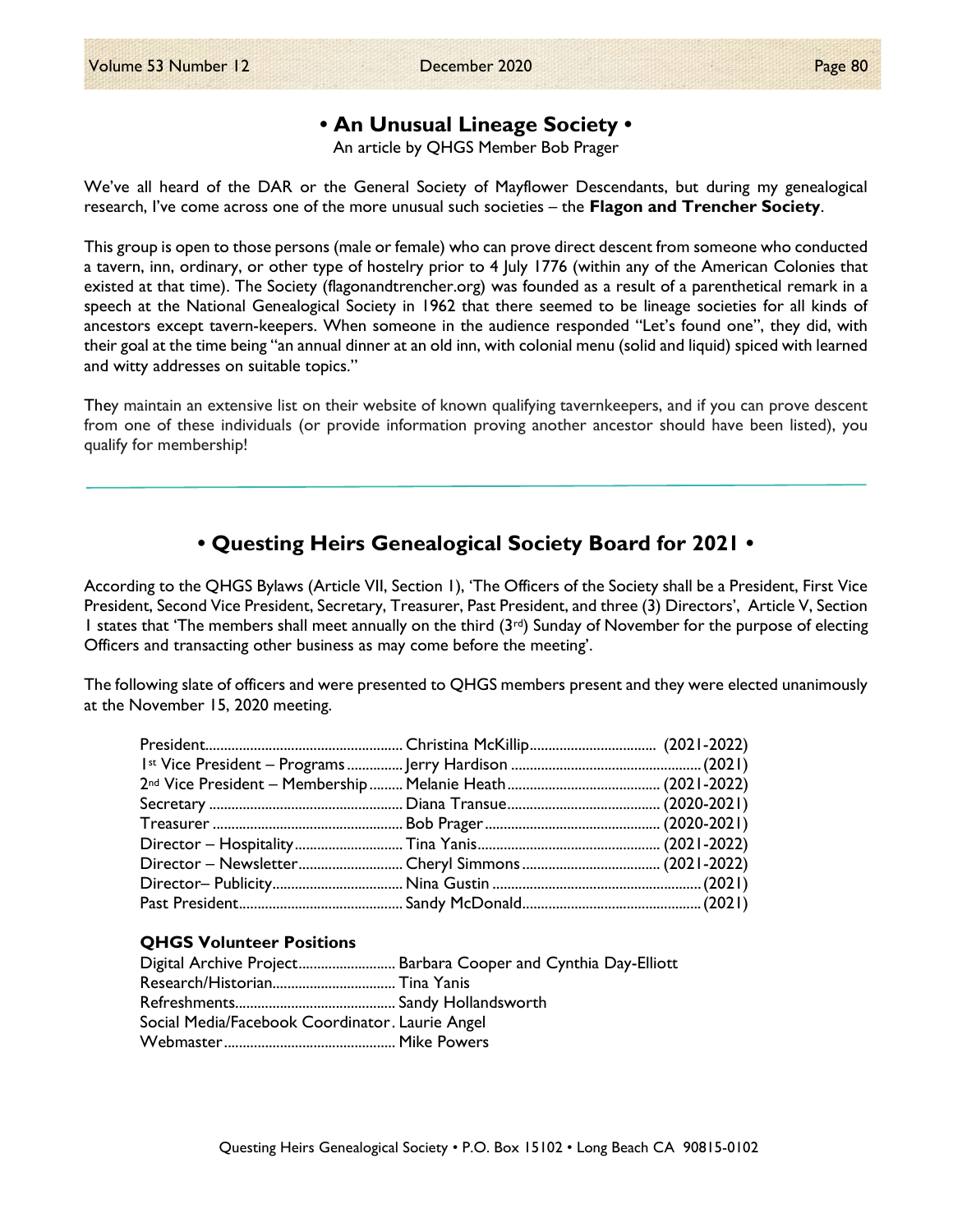# QUESTING HEIRS GENEALOGICAL SOCIETY MEMbER AppLICATION OR RENEwAL

| I am a $\Box$ New member | Current member renewing                                 |                                                                                                        |
|--------------------------|---------------------------------------------------------|--------------------------------------------------------------------------------------------------------|
|                          |                                                         |                                                                                                        |
|                          |                                                         |                                                                                                        |
|                          |                                                         |                                                                                                        |
|                          |                                                         |                                                                                                        |
|                          |                                                         |                                                                                                        |
|                          |                                                         |                                                                                                        |
|                          |                                                         |                                                                                                        |
|                          |                                                         |                                                                                                        |
|                          | Family $(\$45)$ $\qquad \quad \$$                       |                                                                                                        |
|                          | Donation                                                | $\frac{1}{2}$                                                                                          |
|                          | <b>Total Paid</b>                                       | $S$ ___________                                                                                        |
|                          | Please return your membership form to:                  |                                                                                                        |
|                          |                                                         | Questing Heirs Genealogical Society, PO Box 15102, Long Beach, CA 90815-0102                           |
|                          |                                                         | Beginning in 2021 the membership year runs from January 1 through December 31.                         |
|                          | Chairman can engage speakers who will interest you.     | Please take a few minutes to list/update your surname research and location preferences so our Program |
|                          | Also, the information will be printed in the directory. |                                                                                                        |
|                          |                                                         |                                                                                                        |
|                          |                                                         |                                                                                                        |
|                          | Areas of your research (countries/states/counties):     |                                                                                                        |
|                          |                                                         |                                                                                                        |

Questing Heirs Genealogical Society • P.O. Box 15102 • Long Beach CA 90815-0102